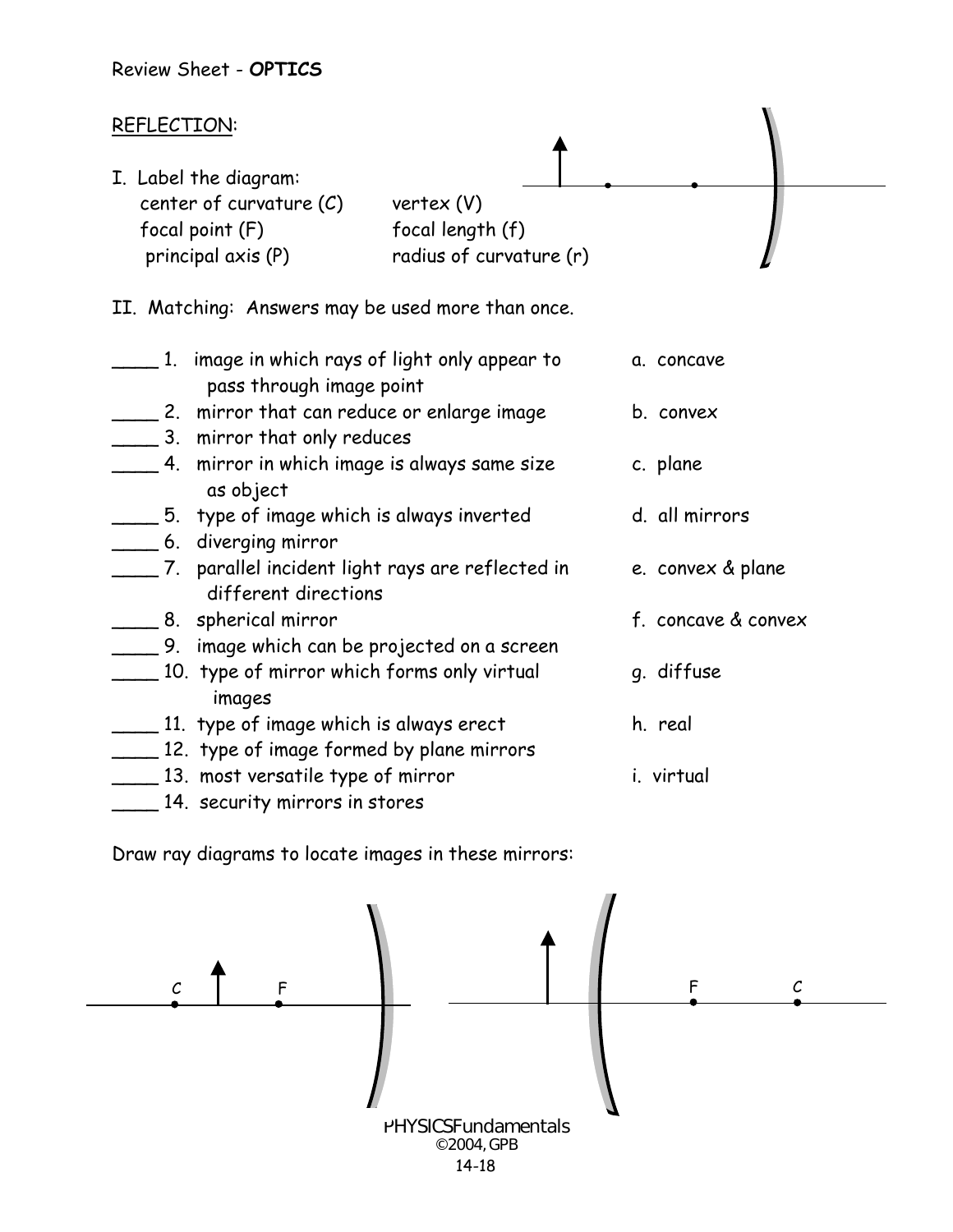$$
\frac{1}{d_i} + \frac{1}{d_o} = \frac{1}{f}
$$
\n
$$
\frac{h_i}{h_o} = \frac{-d_i}{d_o}
$$

A concave mirror has a focal length of 25 cm. If an object is placed 62 cm from the mirror, where will the image be found?

If the object is 5.4 cm high, how tall will the image be? What does the sign of this answer tell you?

# REFRACTION:

Draw ray diagrams to locate images with these lenses: